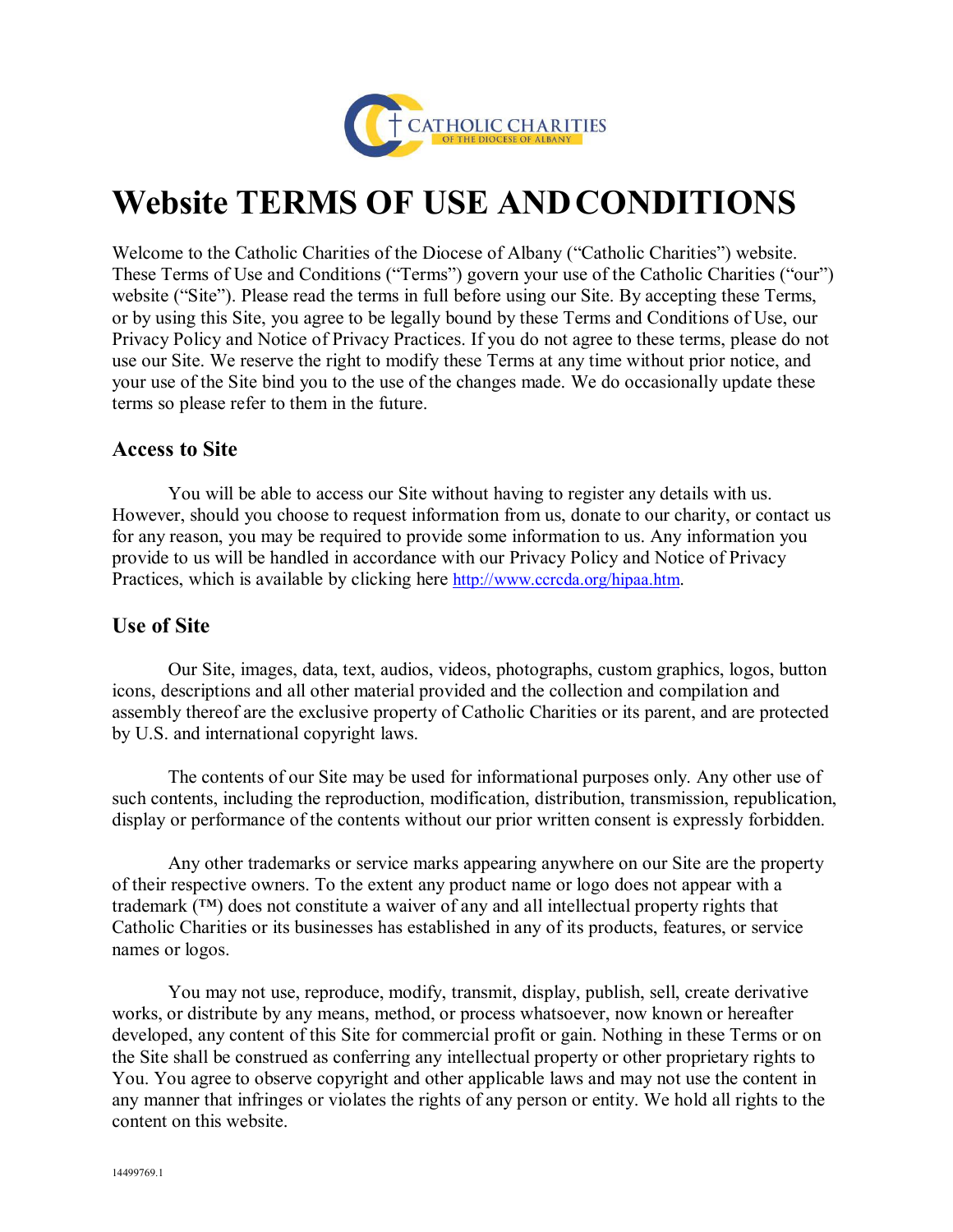As a condition of your use of the Site, you will not use the Site, or any contents or services, for any purpose that is unlawful in any applicable jurisdiction where our Site are being used, or prohibited by these terms, conditions, and notices, and you agree to abide by the terms and conditions set forth in the "User Conduct" section. You may not use the Site contents or services in any manner that could damage, disable, overburden, or impair any of our equipment or interfere with any other party's use and enjoyment of the Site, or any contents or services. You may not attempt to gain access to any portion of the Site, or any of its contents or services, other than those for which you are authorized.

While every effort is made to ensure the timeliness and accuracy of the Site content and services, we make no warranties either express or implied, and assume no liability or responsibility for the completeness, use, accuracy, reliability, correctness, timeliness or usefulness, of any of the results obtained from its use.

We make no representation or warranty, express or implied, with respect to the content of the Site, or links to other sites, including but not limited to accurateness, completeness, correctness, timeliness or reliability. We make no representation or warranty regarding the merchantability or fitness for a particular purpose or use with respect to any content or services whatsoever that may be accessed through this Site, or the results to be obtained from using the Site. We make no representation or warranty that the Site or content is free from defects or viruses. Your use of external links and third-party websites is at your own risk and subject to the terms and conditions of use for such links and sites.

While every effort is made to ensure that all content provided on the Site does not contain computer viruses and/or harmful materials, you should take reasonable and appropriate precautions to scan for computer viruses or otherwise protect your computer and you should ensure that you have a complete and current backup of the applicable items on your computer. We disclaim any liability for the need for services or replacing equipment or data resulting from your use of the Site. While every effort is made to ensure smooth and continuous operation, we do not warrant the Site will operate error free.

# **Site Uptime**

We take all reasonable steps to ensure that our Site is available 24 hours every day, 365 days per year. However, websites do sometimes encounter downtime due to server and other technical issues. Therefore, we will not be liable if this Site is unavailable at any time.

Our Site may be temporarily unavailable due to issues such as system failure, maintenance or repair, or for reasons beyond our control. Where possible, we will try to give our users advance warning of maintenance issues, but shall not be obliged to do so.

#### **User Conduct**

Any material you send or post to our Site shall be considered non-proprietary and nonconfidential. We do not collect or store any personally identifiable information about you while using our Site but please do not send any such information to us. See also our Privacy Policy and Notice of Privacy Practices, which can be found here [insert hyperlink].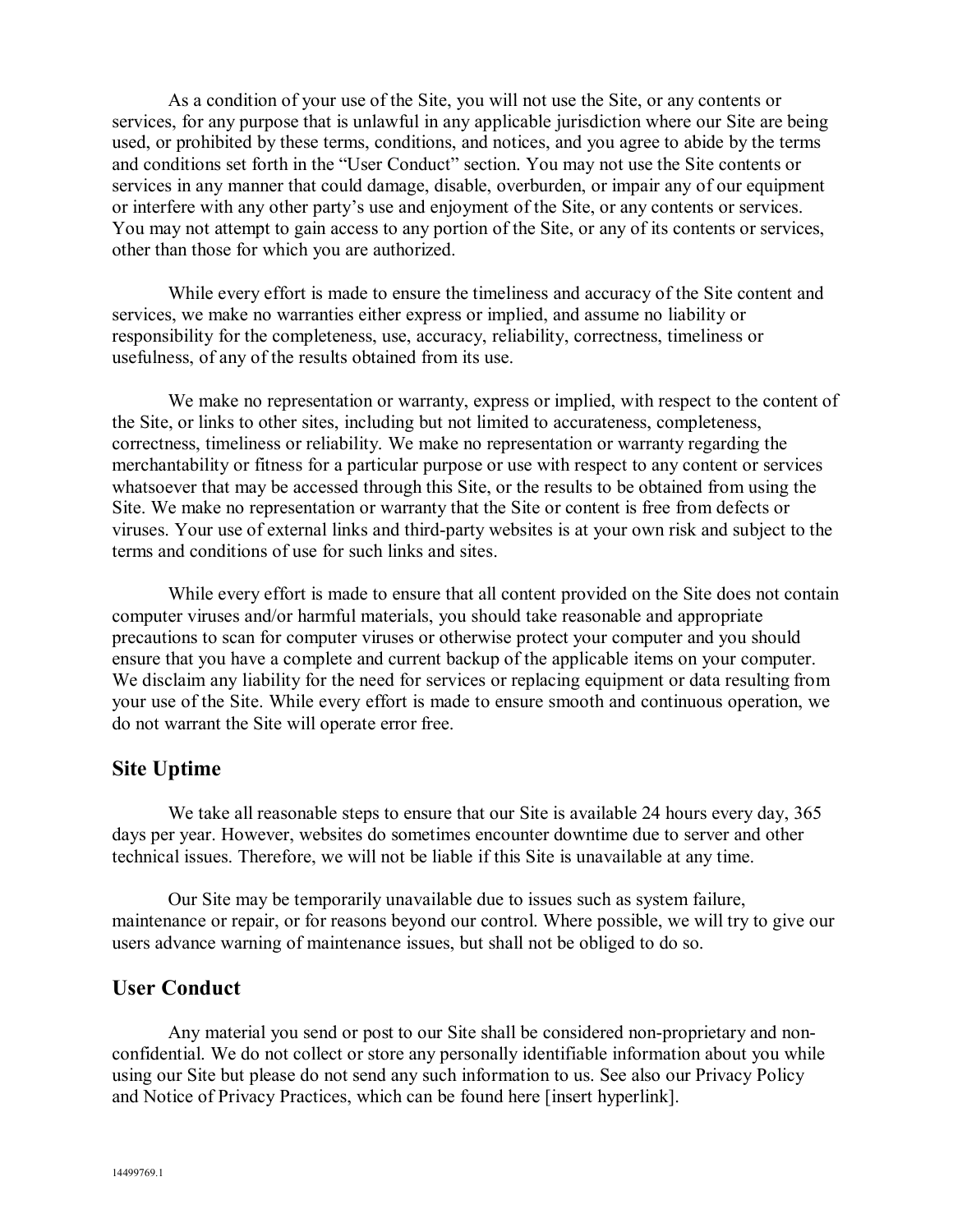When using our Site, you shall not post or send to or from the Site:

- (a) content for which you have not obtained all necessary consents;
- (b) content that is discriminatory, obscene, pornographic, defamatory, liable to incite racial hatred, in breach of confidentiality or privacy, which may cause annoyance or inconvenience to others, which encourages or constitutes conduct that would be deemed a criminal offense, give rise to a civil liability, or otherwise is contrary to the law in any applicable jurisdiction where our Site is being used;
- (c) content which is harmful in nature including, and without limitation, computer viruses, Trojan horses, corrupted data, or other potentially harmful software or data.

We will fully cooperate with any law enforcement authorities or court order requiring us to disclose the identity or other details or any person posting materials to our Site in breach of the this Section.

You shall not use our Site while distracted or preoccupied, such as when operating a motor vehicle. You should access our Site only with due regard for your own safety and the safety of others.

# **Links to and from Third Party Websites**

Any links furnished on our Site may allow you to leave our Site. These third party websites are not under our control and we disclaim any responsibility for the contents of such linked sites or any link(s) contained in any such linked site(s) or any changes or updates to any of these sites. We further disclaim any responsibility for any form of transmission received from any linked third party website or advertising. If we provide these links to you, it is done simply as a convenience to you and inclusion of any link herein shall in no way be construed as an endorsement by us of the site $(s)$ .

We provide you the option to donate to our charity through the third party website, MobileCause, You may choose to donate through a campaign page or a peer-to-peer donation page. MobileCause, offers the option to create an account with them to keep track of your donation history and you should review and understand MobileCause's Privacy Policy before creating such an account. We do not require you to create an account in order to donate to us. Catholic Charities is not responsible or liable for MobileCause's policies whatsoever as we have no control over them.

Catholic Charities will collect the personal and financial information received through your donation through MobileCause, (e.g. first name, last name, billing address, payment information) however, we will only collect and store such information for acknowledgement, receipting and marketing purposes. We will not use your personal information for any other purpose, and will take adequate security measures to protect the information you provide. Donations that are made through MobileCause that are marked as "Anonymous" are hidden from public activity feeds, not Catholic Charities.

If you would like to link to our Site, you may only do so on the basis that you link to, but do not replicate, any page of our Site, and subject to the following conditions: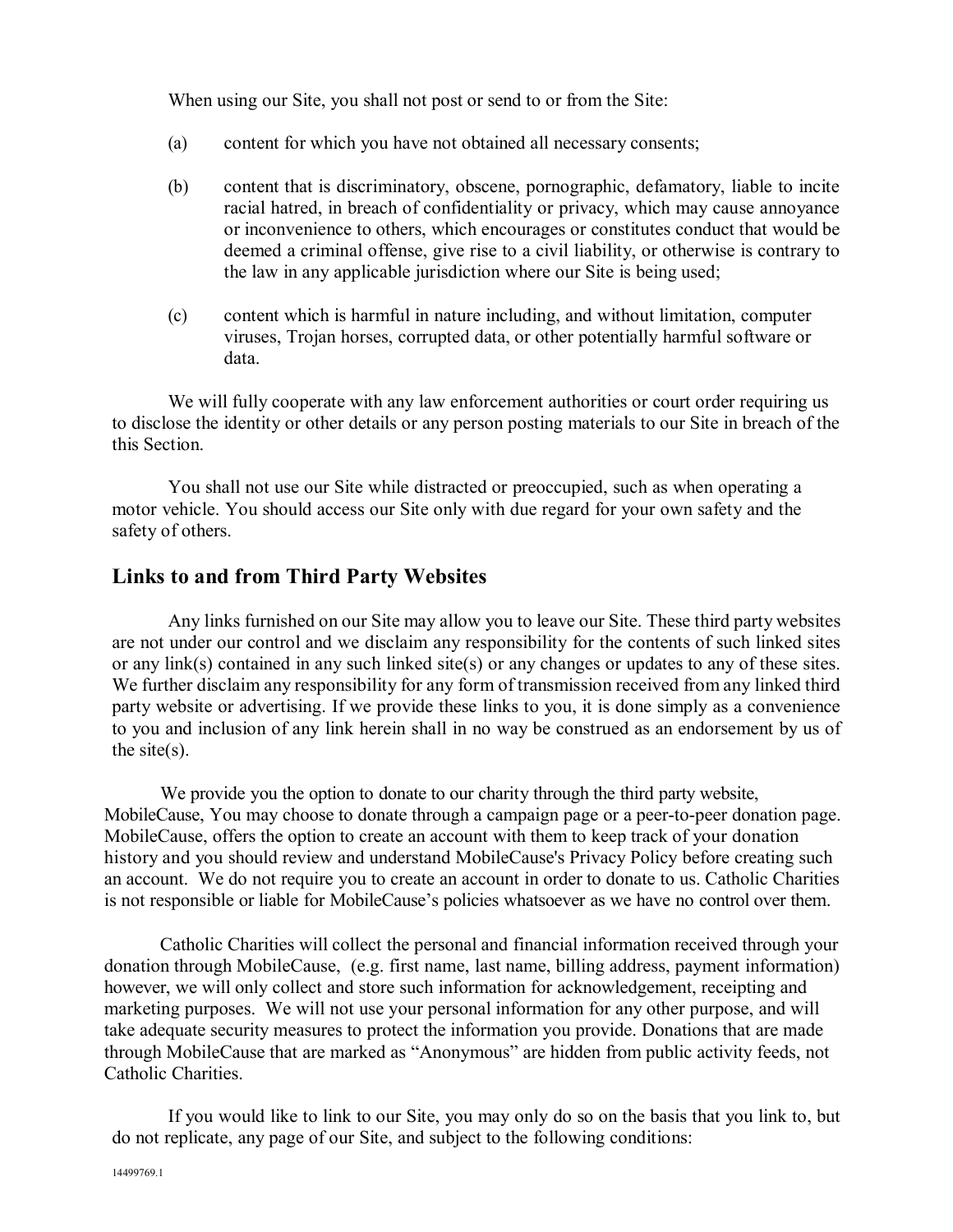- (a) you do not in any way imply that we are endorsing any services or products unless this has been specifically agreed with us;
- (b) you do not misrepresent your relationship with us or present any false information about us;
- (c) you do not link from a website that is not owned by you; and
- (d) your website does not contain content that is offensive, controversial, infringes any intellectual property rights or other rights of any other person or does not comply in any way with the law of the United States of America.

If you choose to link our website in breach of this Section, you shall fully indemnify us for any loss or damage suffered as a result of your actions.

#### **Disclaimers**

All information on our Site is of a general nature and is furnished for your knowledge and understanding and as an informational resource only. The documents and any related graphics published on this server could include technical inaccuracies or typographical errors. Changes are periodically added to the information contained on our Site. We may make improvements and/or changes to any of the products depicted or described herein at any time. We expressly disclaim any responsibility or liability for any adverse consequences or damages resulting from your use of the Site or reliance on the information from either.

THE SITE IS PROVIDED ON AN "AS IS" AND "AS AVAILABLE" BASIS. WE MAKE NO WARRANTIES, EXPRESS OR IMPLIED, REPRESENTATIONS OR ENDORSEMENTS WHATSOEVER WITH REGARD TO ANY PRODUCTS, INFORMATION OR SERVICE PROVIDED THROUGH THIS SITE, INCLUDING, TITLE, NON-INFRINGEMENT, OR ANY OTHER WARRANTY, CONDITION, GUARANTY, OR REPRESENTATION, WHETHER ORAL OR IN WRITING, OR IN ELECTRONIC FORM.

#### **Limitation of Liability**

YOUR USE OF OUR SITE IS ENTIRELY AT YOUR OWN RISK. WE WILL NOT BE RESPONSIBLE TO YOU OR TO ANY THIRD PARTIES FOR ANY DIRECT OR INDIRECT, INCIDENTAL, CONSEQUENTIAL, SPECIAL, OR PUNITIVE DAMAGES OR LOSSES OR INJURY YOU MAY INCUR IN CONNECTION WITH YOUR USE OR INABILITY TO USE THE SITE OR THE PRODUCTS, OR YOUR RELIANCE ON OR USE OF THE SITE, THE INFORMATION, OR SERVICES PROVIDED, OR THAT RESULT FROM MISTAKES, OMISSIONS, INTERRUPTIONS, DELETIONS OR ANY FAILURE OF PERFORMANCE, OR ANY OF THE DATA OR OTHER MATERIALS TRANSMITTED THROUGH OR RESIDING ON OUR SITE, REGARDLESS OF THE TYPE OF CLAIM OR THE NATURE OF THE CAUSE OF ACTION, EVEN IF WE HAVE ADVISED OF THE POSSIBILITY OF SUCH DAMAGE OR LOSS.

#### **Indemnification**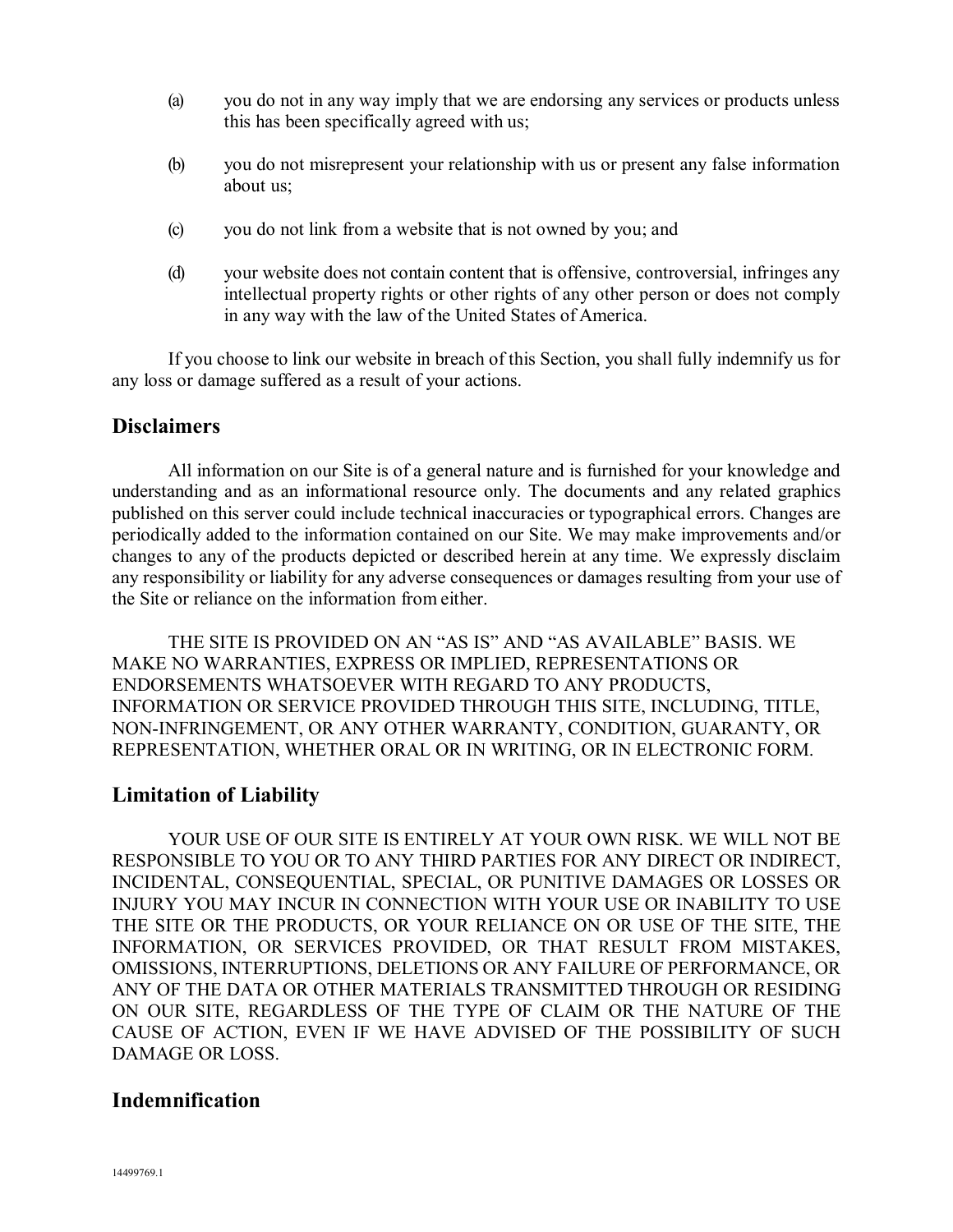You agree to defend, indemnify, and hold us, our officers, directors, employees, volunteers, agents, licensors, and suppliers, harmless from and against any claims, actions or demands, liabilities and settlements including without limitation, reasonable legal and accounting fees, resulting from or alleged to result from, your use of and access to the site or your violation of these Terms and Conditions or your violation of any third party right, including without limitation any trademark, copyright or other proprietary or privacy right.

#### **Assignment**

These Terms, and any rights and licenses granted hereunder, may not be transferred or assigned by you.

# **Applicable Law**

We make no representations that the content or the Site are appropriate or may be used or downloaded outside the United States. Access to the Site and/or the content may not be legal in certain countries outside the United States. If you access the Site from outside the United States, you do so at your own risk and are responsible for compliance with the laws of the jurisdiction from which you access the website.

Our Site is created and controlled in the State of New York, United States of America. The Site, and its contents, and any disputes arising therefrom shall be construed and interpreted under the laws of the State of New York and applicable United States federal laws. Use of our Site constitutes agreement of the user to the jurisdiction of the state and federal courts located therein.

Our Site is subject to the United States export control laws and regulations, and may be subject to export or import regulations in other countries. You agree to strictly comply with all such laws and regulations and acknowledge that you have the responsibility to obtain authorization to export, re-export, or import of any data on our Site, as may be required.

#### **General**

These Terms and Conditions, together with the Privacy Policy and Notice of Privacy Practices, and any legal notices published by us on the Site, shall constitute the entire agreement between us concerning use of the Site. If any provision of these Terms is deemed invalid by a court of competent jurisdiction, the invalidity of such provision shall not affect the validity of the remaining provisions of these Terms, which shall remain in full force and effect. No waiver of any term shall be deemed a further or continuing waiver of such term or any other term, and our failure to assert any right or provision under these Terms shall not constitute a waiver of such right or provision. YOU AGREE THAT ANY CAUSE OF ACTION ARISING OUT OF OR RELATED TO THE SITE MUST COMMENCE WITHIN ONE (1) YEAR AFTER THE CAUSE OF ACTION ACCRUES. OTHERWISE, SUCH CAUSE OF ACTION IS PERMANENTLY BARRED.